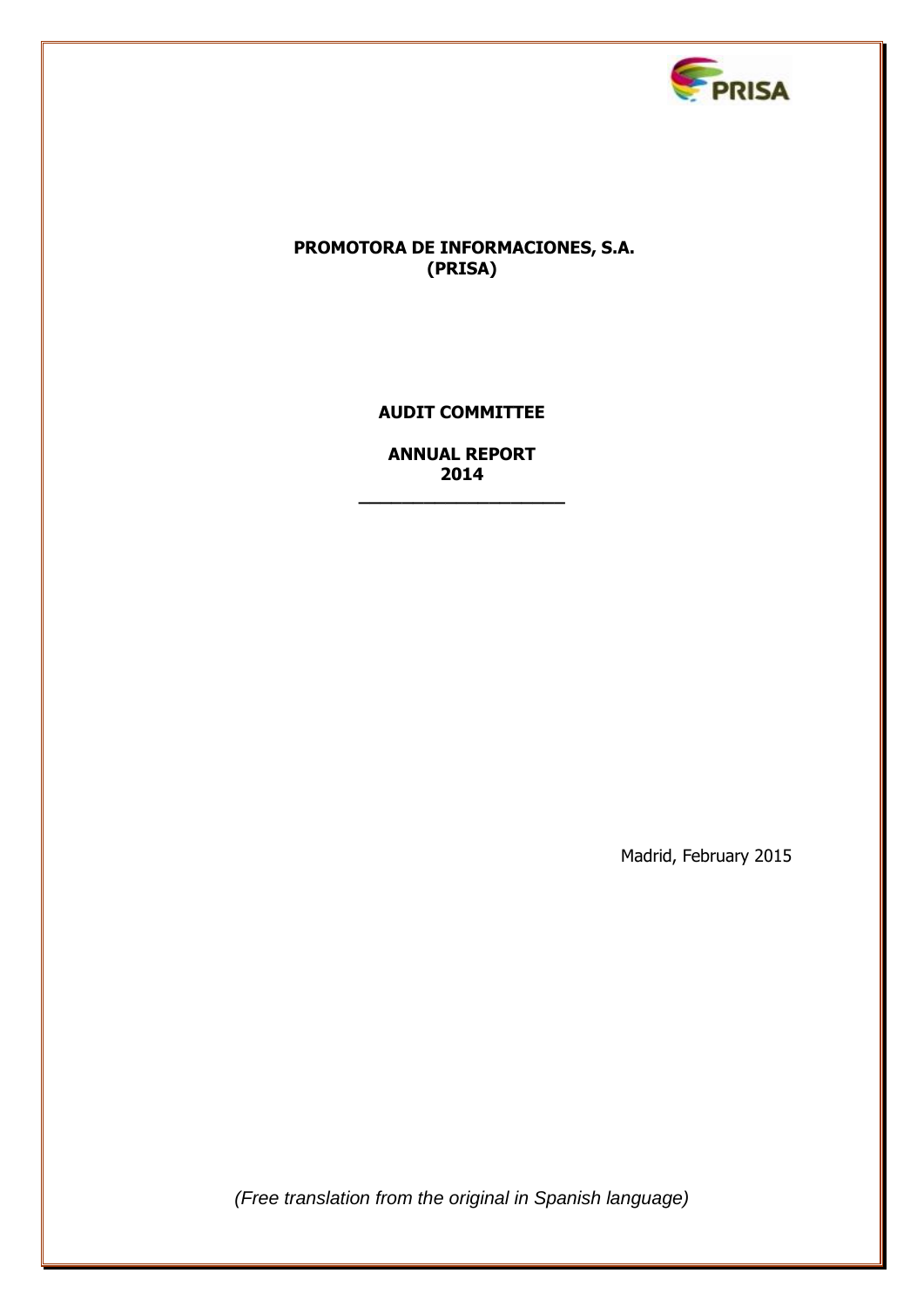## **ANNUAL REPORT OF THE AUDIT COMMITTEE 2014**

# **I.- INTRODUCTION**

The Audit Committee of PROMOTORA DE INFORMACIONES, S.A. (hereinafter PRISA, the Company or GRUPO PRISA where reference to the consolidated Group is made) issues this report to enable the Board of Directors to make available to shareholders information concerning the Committee's operations and activities during the 2014 financial year.

The Audit Committee (hereinafter the Committee) was set up in 2001 (under the name "Audit and Compliance Committee") and has progressively adapted its operations and composition to the rules and codes which have since then been published with a view to achieving maximum efficiency and transparency for listed companies.

The Committee is governed by article 529 terdecies of the Capital Companies Act (in the wording introduced by Act 31/2014, which amends the Capital Companies Act for the improvement of corporate governance) and by the internal rules of the Company: Article 21bis of the Company Bylaws and by the Board of Directors Regulation of PRISA.

However, given that the Company Bylaws and the Board of Directors Regulation are in the process of being revised, amongst other reasons in order to adapt them to Act 31/2014, the internal governance regime set out in section III of this Report is likely to be modified in the near future.

Similarly it is noted that from 2010 until September 2014, the Committee was also governed by the US legislation applicable to companies listed on the US market, specifically the Securities Act, the Securities Exchange Act and the Sarbanes Oxley Act (SOX), given that PRISA's American Depositary Shares (ADSs), representing Class A (ADS-A) shares and Class B (ADS-B) shares of the Company, were listed on the New York Stock Exchange (NYSE) until: i) in the case of the ADS-B, their mandatory conversion in July 2014 and ii) in the case of the ADS-A, their delisting (at the Company's own request) in September 2014.

## **II.- COMPOSITION**

The current composition of the Audit Committee is as follows:

- Chairman: Mr. Alain Minc Independent External Director
- Members: Mr. Juan Arena de la Mora– Independent External Director. Mr. Emmanuel Román- Independent External Director. Mr. Fernando Abril- Martorell.- Other external Director. Mr. Claudio Boada Pallerés- Other external Director.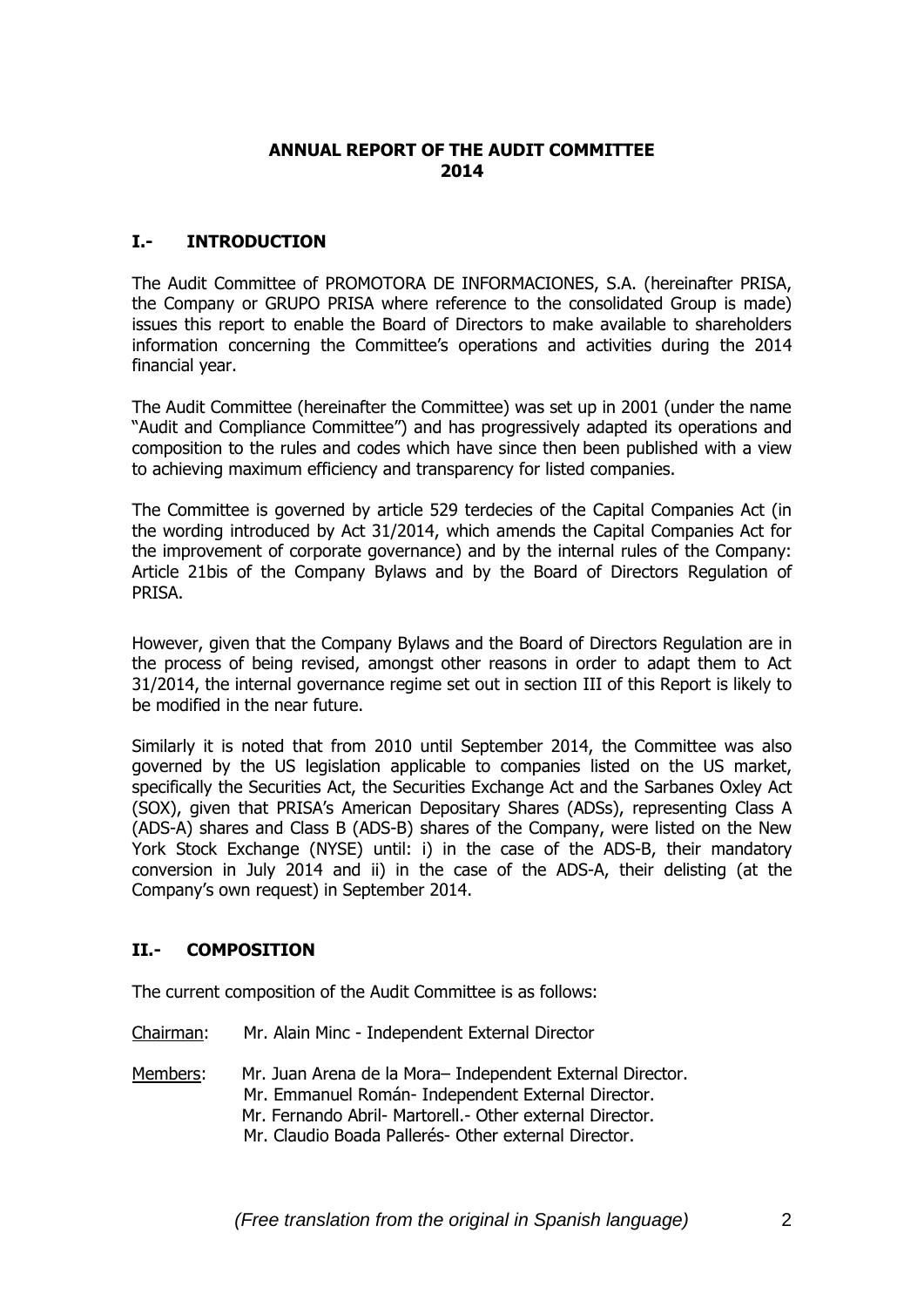During 2014 the following changes have been made in the composition of this Committee:

- o In February 2014 the director Ms. Agnes Noguera Borel, member of the Committee, was replaced by Mr. Claudio Boada Pallerés.
- $\circ$  In October 2014, the director Mr. Alain Minc was appointed as Chairman of the Audit Committee replacing Mr. Juan Arena de la Mora who remained as a member of the Committee.
- o Also in October 2014 the director Mr. Fernando Abril-Martorell Hernández (CEO of the Company until September 30, 2014) was appointed as member of the Committee.

It is also noted that the Director Mr. Claudio Boada Pallerés was treated as an independent director of the Company throughout the 2014 fiscal year and was reclassified as an "other external director" when the Board of Directors approved the Annual Corporate Governance Report for the 2014 fiscal year.

The composition of the Committee complies with all legal requirements and with the internal rules of the Company.

Article 529 quaterdecies of Capital Companies Act provides that the majority of the Committee be comprised of non-executive Directors appointed by the Board of Directors, at least two of its members must be independent and at least one of them must be appointed based on knowledge and experience of accounting or audit matters, or both, and that the Chairman of the Committee is an independent director.

The Board Regulation also requires that adequate representation be given to independent directors and, in addition, if the Company's shares are traded, directly or indirectly, by way of other financial instruments, on the New York Stock Exchange (NYSE), that the composition of the Committee be adapted to the rules established by the legislation of the United States of America and the NYSE.

Since PRISA ADSs have been listed on the NYSE until September 2014, it is noted that: i) US legislation (section 10A-3 of the Securities Exchange Act of 1934, in the version given by section 301 of the Sarbanes-Oxley Act, and implementing rules of the NYSE) provides that all members of the Audit Committee must be independent directors (under the independence requirements contemplated in that legislation, which are different from those contemplated in the Spanish system) and ii) that legislation does not contemplate proprietary directors.

For information purposes it is noted that all members of the PRISA Audit Committee have been independent directors for purposes of US legislation

Likewise, the committee's secretary is the secretary to the Board of Directors, in accordance with the aforesaid internal rules.

#### **III.- FUNCTIONS AND POWERS**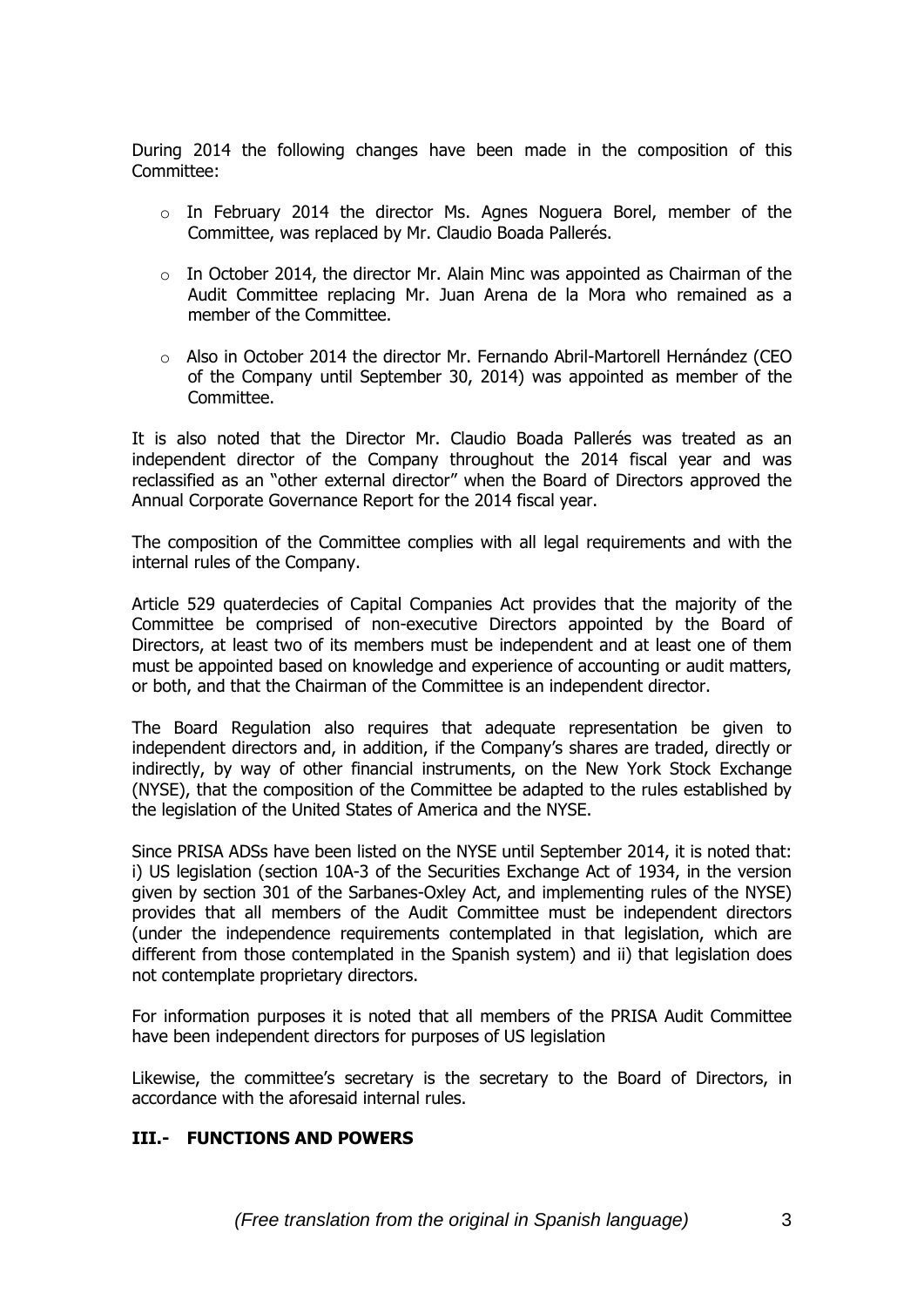Pursuant to the provisions of the Board of Directors Regulation, the main function of the Committee is to support the Board of Directors in its supervisory and management tasks.

As established by the mentioned Regulation (which adaptation to Act 31/2014 is to be approved by the Board of Directors), the Committee has the following basic responsibilities:

a) To report at annual shareholders meetings on issues raised by shareholders, pursuant to the provisions of the Law and the Shareholders Meeting Regulation.

b) In connection with the preparation and publication of the Company's financial information:

- i. Review legal compliance requirements and monitor proper application of generally accepted accounting principles, and report on the proposed changes to accounting principles and criteria suggested by management.
- ii. Know and oversee the effectiveness of internal control systems of the Company, and risk management systems, and discuss with the auditors or audit firms significant weaknesses in internal control, identified in the development of audit
- iii. Oversee the preparation and presentation of financial information regulated.
- iv. Review any admission or trading prospectus, and the information on the financial statements to be filed by the Board to the markets and to the Regulators.
- c) In connection with the outside Auditors of the Company:
	- i. To propose to the Board of Directors the appointment of external account auditors pursuant to Section 263 of the Companies Act, to be submitted at the General Shareholders' Meeting.
	- ii. To report and propose to the Board the external Auditor engagement conditions, the scope of its charge, and, if is the case, the removal or not renewal of the Auditor, and the oversight of the engagement fulfillment.
	- iii. To maintain contact with the outside auditors in order to receive information on those issues related to the accounts auditing process, together with any other communication provided for in accounts auditing legislation and rules.
	- iv. To receive from the outside auditors any information about all the issues that may compromise the Auditor's independence. In any event, the Committee shall receive every year written confirmation from the Auditor of its independence from the entity or entities linked to auditors, directly or indirectly, and information of any additional services provided to these entities by external auditors, or by persons or entities linked to them in accordance with the provisions of Audit Accounts Law.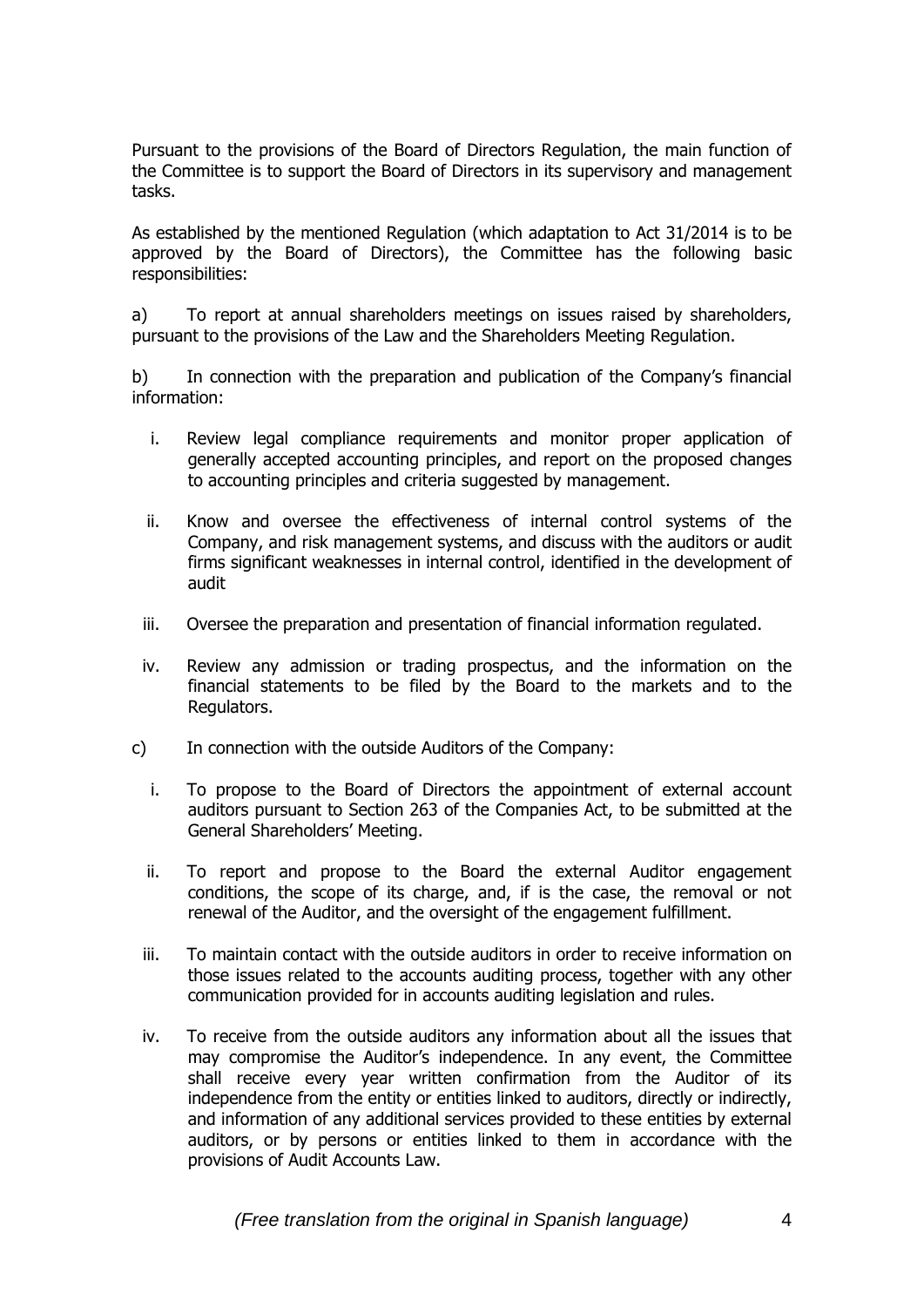- v. Pre-approve, before its execution, any engagement with the Company's Auditor, for any works related with audit services or any other kind of services rendered by the Auditor.
- vi. To issue every year, prior to the issuance of the Audit Report, a report expressing an opinion on the independence of external auditors. This report shall, in any case, make reference on the provisions of additional services rendered by the Auditor.
- d) In connection with the Internal Audit services:
	- i. To propose the selection, appointment, reappointment or removal of the person in charge of the company's internal audit service.
	- ii. To oversee internal auditing services and the annual report of the Internal Audit Department.
- e) Other competences:
	- i. To analyze and issue opinions concerning specific investment transactions when, owing to their importance, the Board so requests
	- ii. To issue opinions concerning the creation or acquisition of interests in entities domiciled in countries or territories considered as tax havens.
	- iii. To exercise all other powers granted the committee in the Board of Directors Regulation.
	- iv. To approve an annual report about the Committee performance and propose to the Board its publication when the General Shareholders' Meeting is convened.

The Audit Committee also supervises the whistleblowing channel, which allows employees to report any potentially important irregularities, especially of a financial or accounting nature, that they may detect within the Group. Any reports submitted through the whistleblowing channel by employees of the Company or the Group will be treated in confidence and anonymously.

In accordance with the provisions of the Board of Directors Regulation, the Committee may seek external advice when it deems it warranted when carrying out its functions.

## **IV.- MEETINGS**

Pursuant to the Board of Directors Regulation, the Audit Committee shall meet periodically as required and at least four (4) times a year.

During 2014 the Committee had met 7 times (on February 6 and 24, March 18, April 28, July 22, October 22 and December 19) and the principal matters discussed were the following:

## **Review of Financial Reporting**

*(Free translation from the original in Spanish language)* 5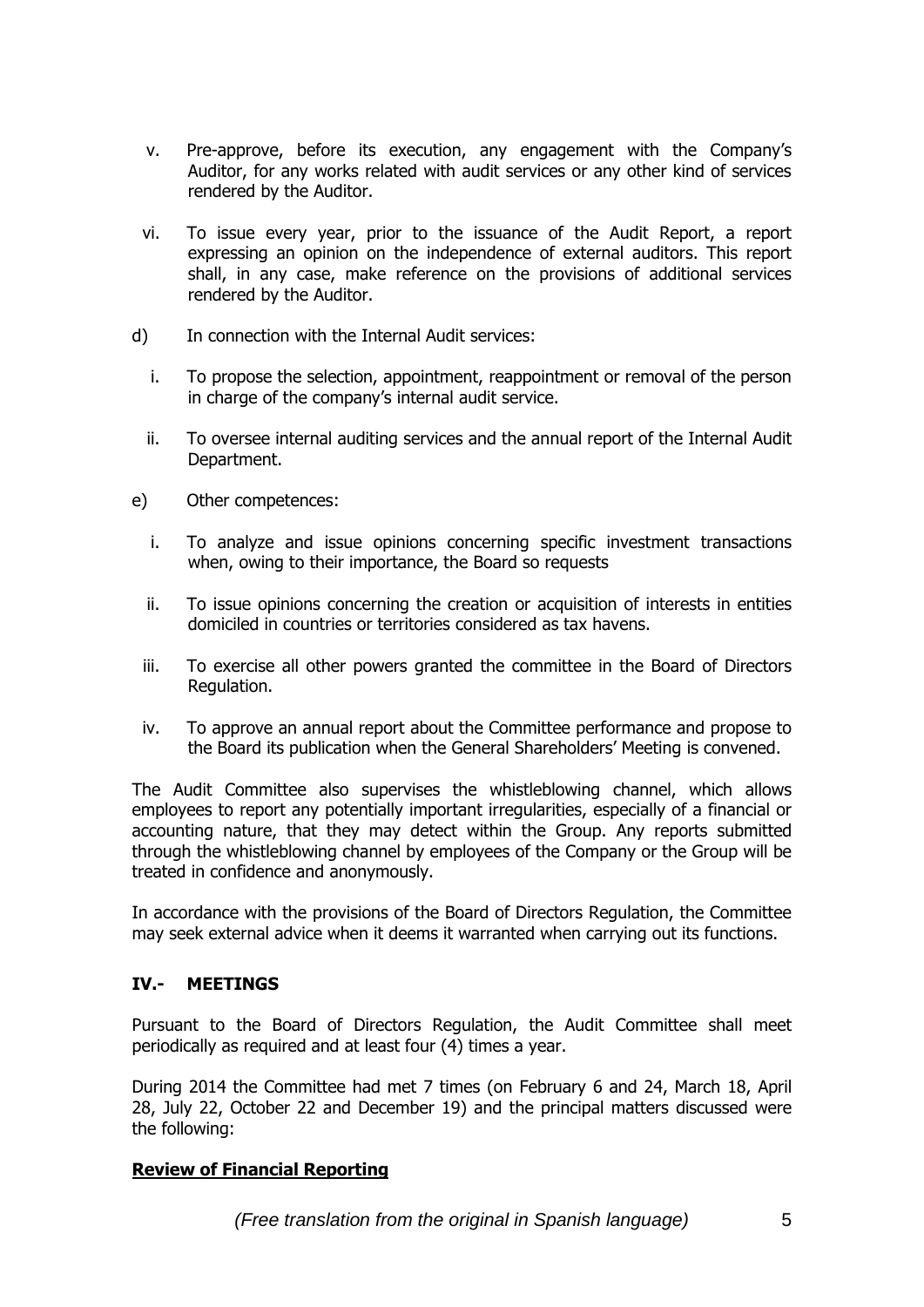Under this point it should be noted the review of the annual accounts for the 2013 financial year and the preparation of the periodic public reporting for 2014.

#### 2013 fiscal year:

Consistent with the practice of this Committee, the external auditor has met several times with the Committee to advance the preliminary results of its report on the accounts for the 2013 financial year.

At the Audit Committee prior to the approval of the Group's accounts, the external auditor presented its conclusions regarding the audit of 2013 consolidated annual accounts under Spanish Law and in accordance with US rules.

The auditor also attended a meeting of the Board of Directors to report on the scope and results of the audits carried out.

#### 2014 fiscal year:

The Committee reviewed the periodic (quarterly and half-yearly) reports published by the Company in compliance with legal requirements. It was assisted in this task by the outside auditor, which conducted a limited review of the half-yearly reports, the results of which were presented to the Audit Committee at its meeting in July 2014.

Likewise the external auditor reported on the planning of the audit of PRISA Group for 2014.

Finally, during the final months of 2014 and in the beginning of 2015 the outside auditor also met with the Committee to offer its first analysis of the accounts for the 2014 fiscal year.

#### **Outside auditor**

Appointment of Auditor: As indicated in section 5.1. below, the Committee resolved to propose to the Board the extension of the appointment of the auditor, Deloitte, S.L., for the 2014 fiscal year. The General Meeting of Shareholders approved that proposal.

Likewise, the Committee resolved to propose the appointment of the auditor, Deloitte, S.L., for the 2015 fiscal year.

Independence of the outside auditor: The regulatory requirements in this regard have been fulfilled, as reported under heading 5.3 below.

Pre- approval of other professional engagements: The procedure for *pre-approval* of the engagements of services with the Auditor was approved in 2014. In compliance with said procedure the Committee, at its different meetings, has analysed specific proposals for engaging the services of the Auditor and, if the case, approved.

Professional fees: The Committee approved the proposed professional fees of the outside auditor for audit of the annual accounts for the 2014 fiscal year.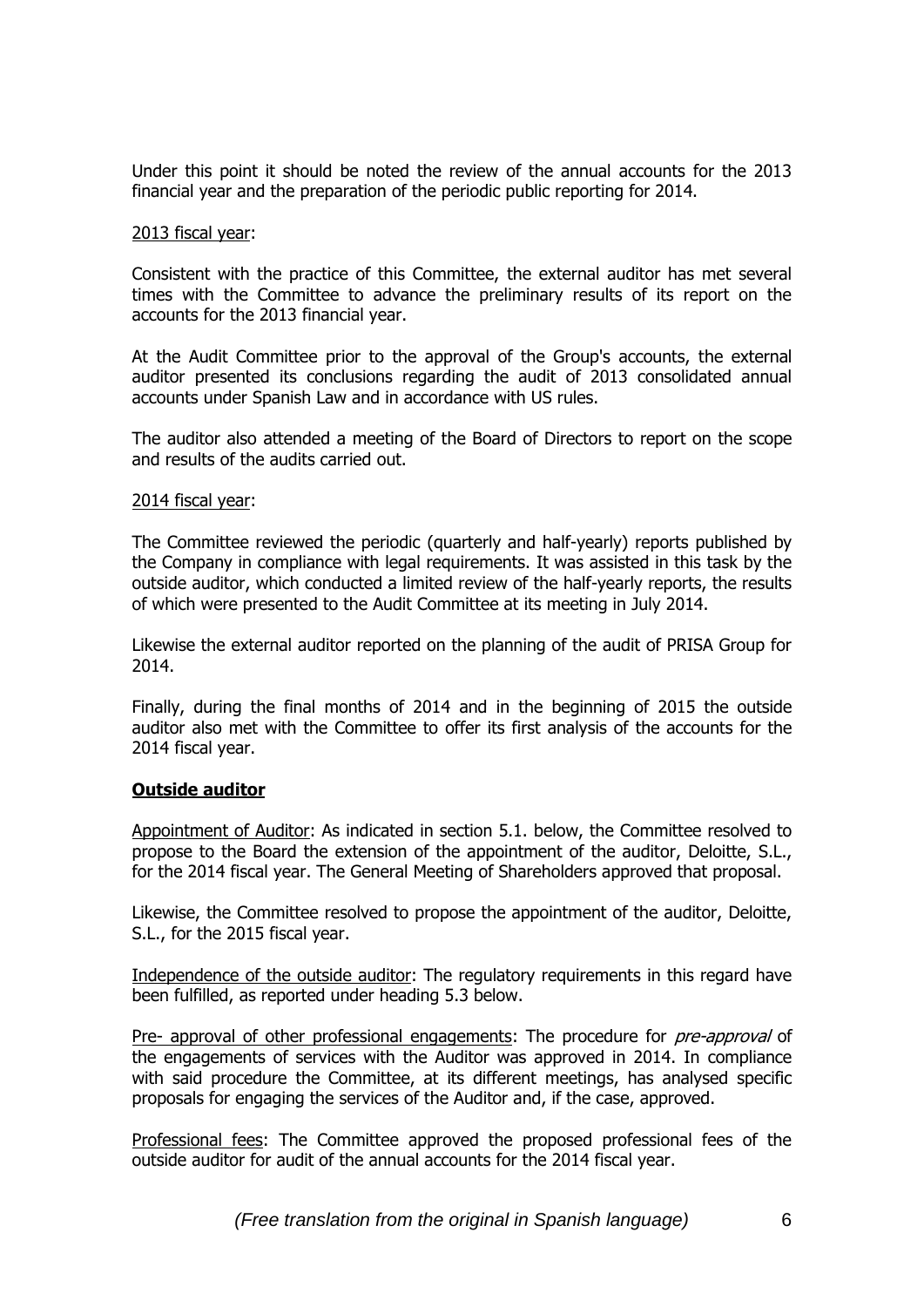Attendance of outside auditor at meetings of the Board and Committee: The team responsible for the audit of the Group accounts attended all meetings of the Committee and one meeting of the Board of Directors.

# **Systems for Risk Management and Internal Control of financial information**

The Committee has looked at the results of the evaluation of the internal control of the Group and at whether it complies with both the Spanish legislation (System for Internal Control of Financial Information set out in the Sustainable Economy Act  $[Lev$  de Economía Sostenible]) and the US legislation (Sarbanes-Oxley Act (SOX) and Securities Act 1934). This is required due to the fact that the Company's shares are listed both in Spain and in the United States of America. As we have already indicated, PRISA's ADSs were listed on the NYSE until September 2014.

In particular, the Internal Audit Manager has reported on the results of the evaluation of the extent to which the internal control model complies with SOX, by business unit, and the External Auditor has reported on the results of its evaluation of the Group's internal control system. There was evidence of a general improvement in the control systems during the 2014 fiscal year.

In relation to the risk management systems, the Internal Audit Department has presented the risk maps of the business units and of the Group, which were prepared with the involvement of the main people responsible for the business units, and the Group's main risks have been analysed by the Committee. The managers responsible for these risks have also been identified.

The Committee has approved the paragraphs relating to the risk management systems and the System for Internal Control of Financial Information (SCIIF) in the Annual Corporate Governance Report corresponding to the 2014 fiscal year.

In relation to the external audit of the internal control system, although PRISA's ADSs ceased to be listed on the NYSE during the 2014 fiscal year and the Company does not therefore have to present the report showing compliance with the provisions of SOX, the Committee has asked the external auditor to review the operation of the system for internal control of financial information during the 2014 fiscal year.

# **Corporate Map**

The Committee has been analysing the corporate structure of the Group (comprised of a large number of companies with operations in 22 countries), and has evaluated the contribution of these companies to the Group, in order to evaluate the risks associated with the Group structure and encourage the simplification of the corporate map, which has significantly reduced in regard to inactive companies.

## **Internal audit projects**

The Internal Audit Manager has reported on the closing of 2013 internal audit projects and has also presented the 2014 Internal Audit Plan to the Committee. She has also reported at the various meetings held during the year on the degree of progress of the Plan and on the results of work undertaken by her department.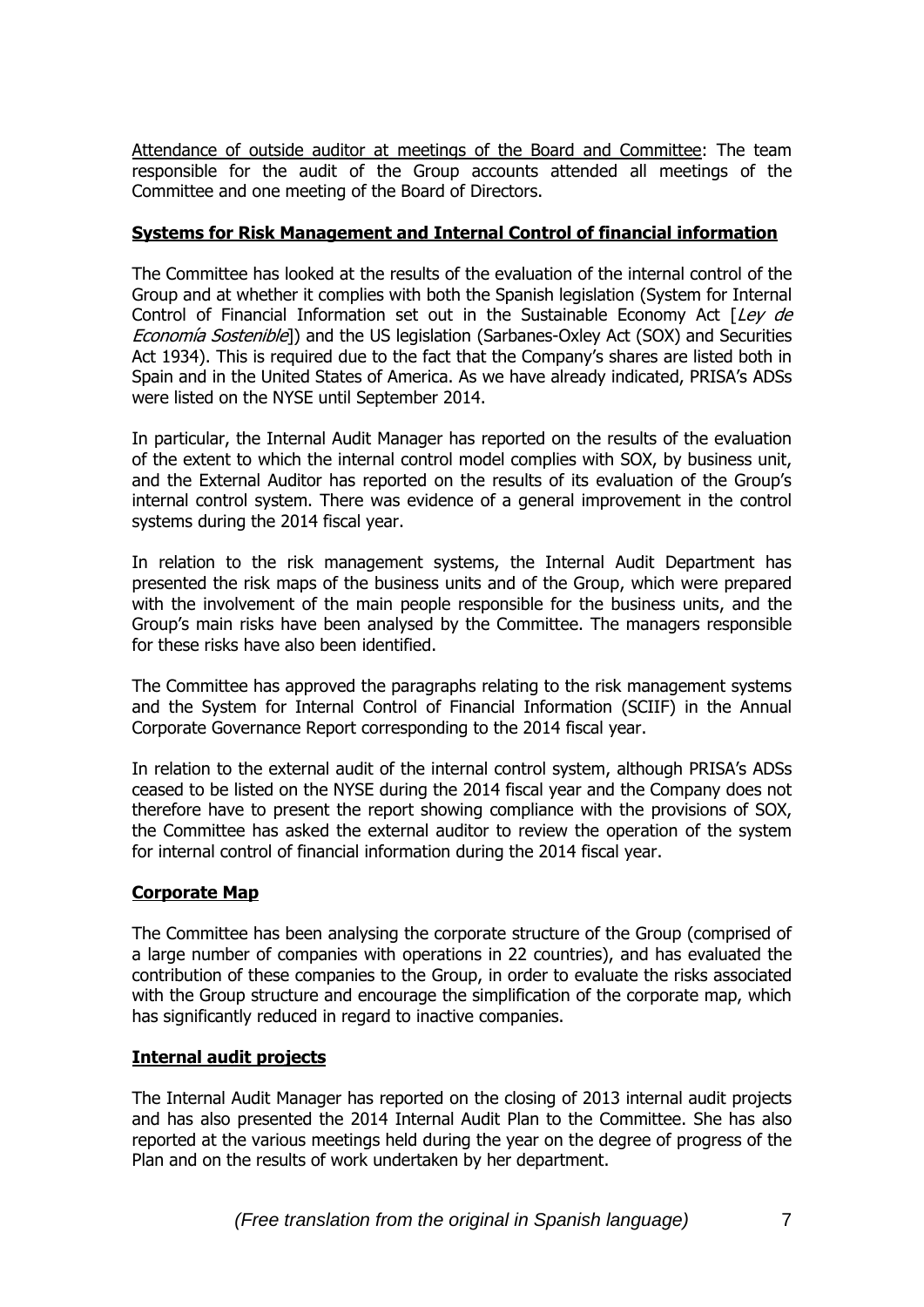# **Accounting rules**

The Committee analysed, together with the external auditor, certain modifications of accounting rules according with NIIF and the date of coming into force.

## **Treasury Shares Policy**

The Committee has been periodically informed on the movements performed in the Company's treasury.

### **Other matters**

Whistleblowing Channel: The Internal Audit Manager has reported on the functioning of the whistleblowing channel, that allows to fill complaints and claims by employees and/or third parties. Although the Company is no longer subject to US law, this channel will continue operating according to the best practices recommended by the CNMV and under COSO internal control practices.

20-F Registration Document: The 2012 Form 20-F for 2013 that was submitted to the Securities and Exchange Commission (SEC), incorporating the corporate documentation and financial statements at December 31, was reviewed by the Committee, which reported on the Form to the Board.

The outside auditors reviewed the Form 20-F in accordance with PCAOB standards and issued an unqualified opinion on the financial information for 2013.

Report of the Audit Committee: The Audit Committee Report for the 2013 fiscal year was approved.

# **V.- OUTSIDE AUDITORS**

## **5.1. Relations with the External Auditors**

The Committee proposed that the Board of Directors extend the appointment of DELOITTE, S.L. as outside auditors of the accounts of the Company and its Consolidated Group for the term of one year. Based on the Board of Directors' proposal, the shareholders present at the General Shareholders' Meeting of PRISA on April 28, 2014 passed a resolution to appoint that firm to audit the financial statements corresponding to the 2014 financial year.

As noted above, the Committee customarily conducts a periodic review of the Company's and Group's annual accounts and financial information and the risks this may involve. To this end, during 2014, the team of Deloitte that is in charge of the external audit of the Company and its Consolidated Group attended to all meetings held by the Committee, and has reported on the most relevant aspects of the external audit.

The fees for the services of auditing the financial statements for 2014 provided to GRUPO PRISA companies and other affiliates by Deloitte, SL and by other related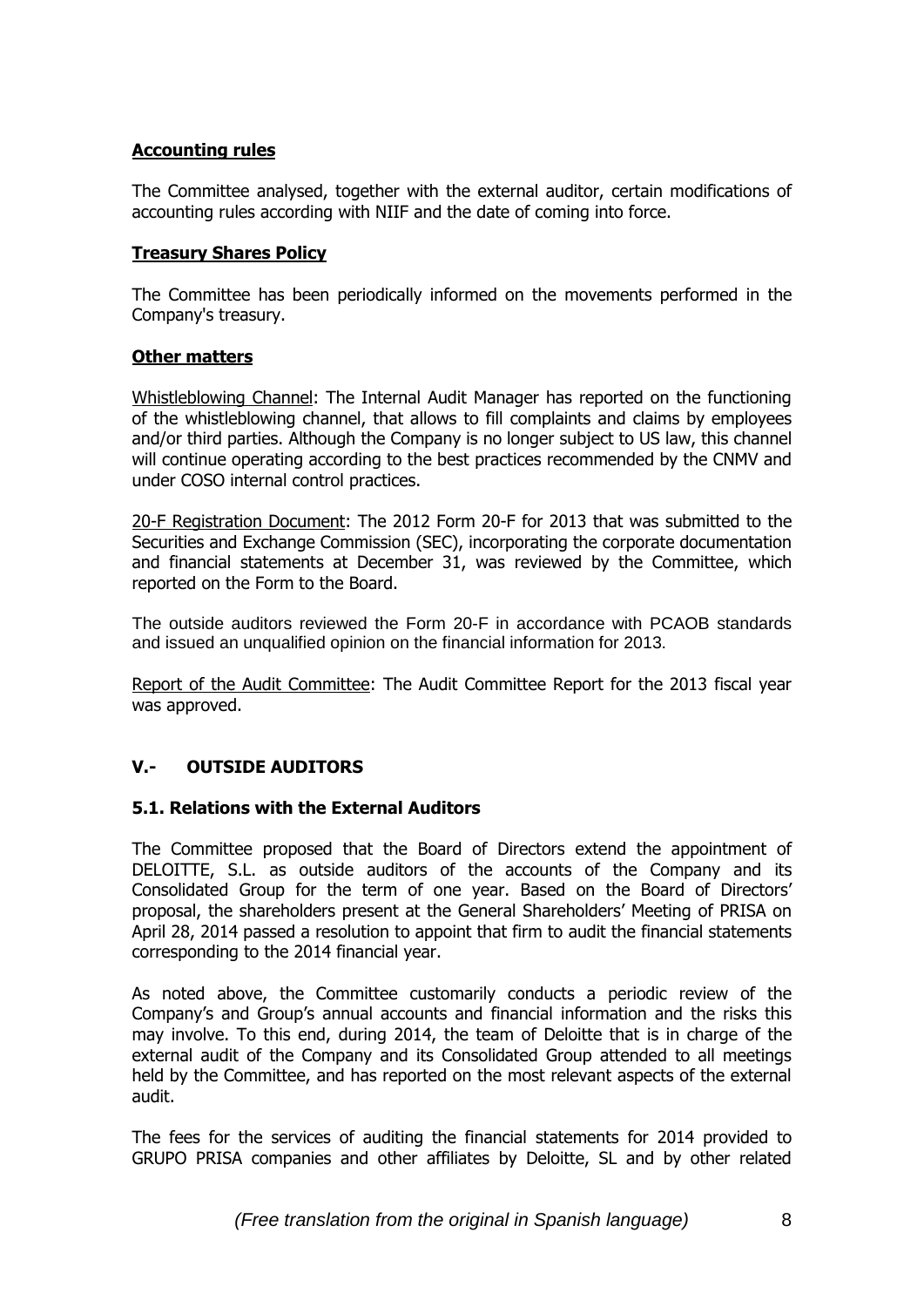entities amounted to 1,775 thousand euros, of which 180 thousand euros corresponds to Prisa.

Likewise, the fees paid to other auditors that in 2014 provided auditing services to Group companies, amounted to 269 thousand euros.

The fees for other professional services provided to Group companies by the principal auditors and its associate companies, as well as by other auditors participating in the audits of various Group companies, are the following (in euros 000):

|                       | 2014                      |                       |
|-----------------------|---------------------------|-----------------------|
|                       | <b>Principal Auditors</b> | <b>Other Auditors</b> |
| Other attest services | 539                       | 136                   |
| Tax services          | 461                       | 105                   |
| Other services        | 395                       | 348                   |
| <b>Total</b><br>other |                           |                       |
| professional services | 1.395                     | 589                   |

The foregoing information concerning professional fees shall be included in PRISA's individual annual report and consolidated annual for the 2014 financial year.

### **5.2. External Audit Reports**

#### **Auditors' report on the consolidated financial statements for 2011, 2012 and 2013, prepared in accordance with PCAOB standards, and auditors' report on the system of internal control of financial reporting for 2013.**

As indicated previously, the Form 20-F for 2013 was reviewed by the auditors, who in April 29, 2014 issued an unqualified opinion, in accordance with PCAOB standards, on the consolidated financial statements for 2011, 2012 and 2013. In compliance with the Sarbanes Oxley Act, the 20-F Form included the outside auditor's report on the 2013 system of internal control of financial reporting. In the external auditor's opinion, during 2013 Prisa maintained, in every relevant respect, effective internal control of its financial reporting.

#### **Auditors' report on the financial statements for 2013**

The external auditors presented their conclusions on the audit of the individual and consolidated financial statements of Promotora de Informaciones, S.A. for 2013, which give in all material respects a true and fair view of the assets and liabilities, financial situation and results of operations, the changes in equity and the cash flows of Prisa and its consolidated group, respectively.

### **Limited review of the abridged consolidated interim financial statements at June 30, 2014**

In 2014 Deloitte conducted a limited review of the abridged interim financial statements of the Group.

*(Free translation from the original in Spanish language)* 9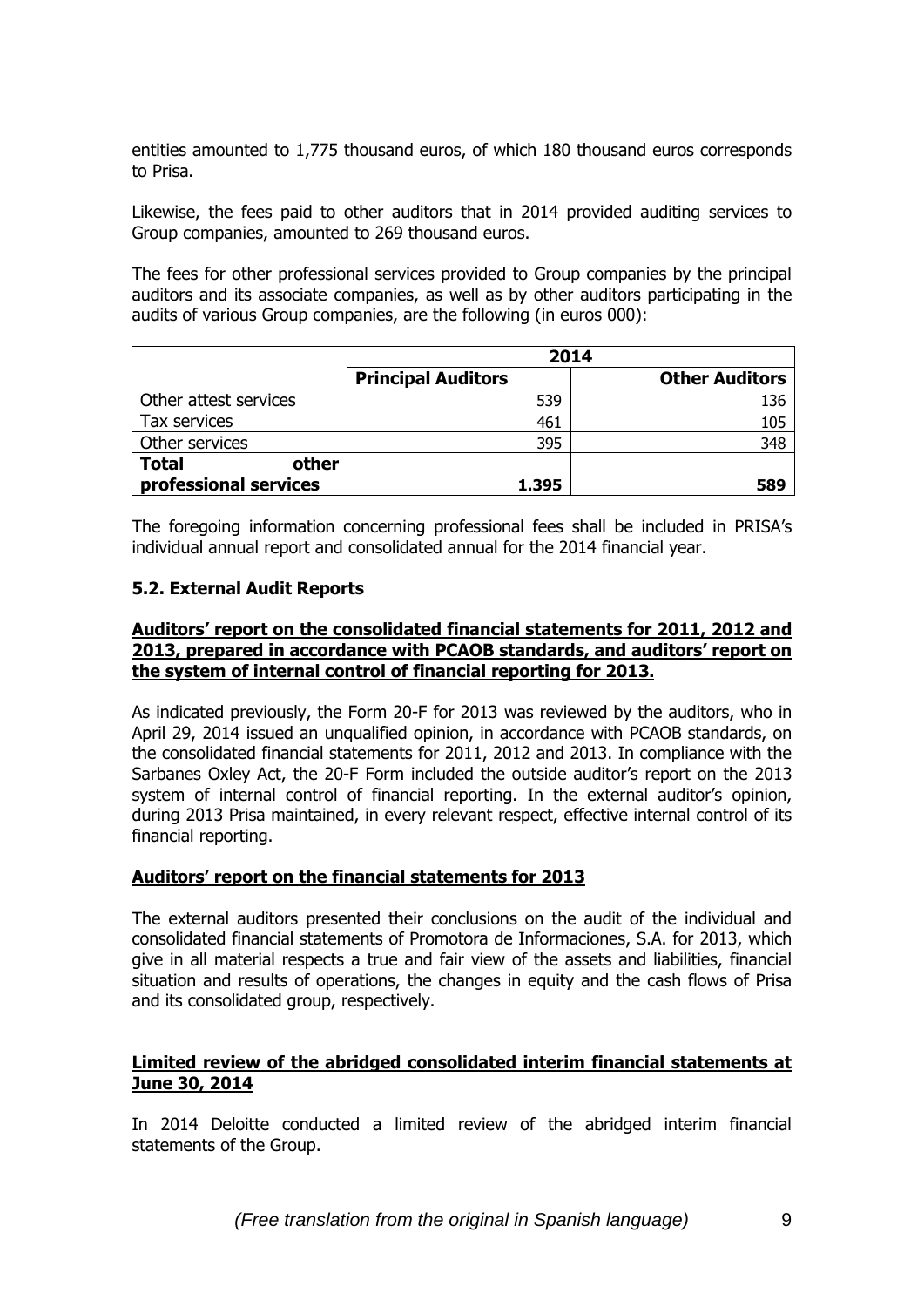In the auditor's opinion, issued on July 24, 2014, the interim financial statements at June 30, 2014 were, in all material respects, prepared in accordance with the requirements established by International Accounting Standards.

The auditor's report also contained an emphasis paragraph dealing with the negative net worth of Prisa at June 30, 2014. It reported too on the mechanism contained in the Company's financing agreement for the automatic conversion of part of the debt into participative loans in order to re-establish the equity balance.

### **Auditors' report on the financial statements for 2014 and on the system for internal control of financial information for the 2014 fiscal year**

At the meeting of the Committee held on February 27, 2015, the outside auditors presented their conclusions on the audit of the individual and consolidated financial statements of Promotora de Informaciones, S.A. for 2014, which give in all material respects a true and fair view of the assets and liabilities, financial situation and results of operations, the changes in equity and the cash flows of Prisa and its consolidated group, respectively.

The external auditor also presented the results of the audit of the Group's system for internal control of financial information for the 2014 fiscal year. In the opinion of the external auditor, Prisa maintained effective internal control over the financial information in all material respects during the 2014 fiscal year.

# **5.3. Independence of the External Auditor**

In compliance with the current Law, and sections f) and g) of Article 24 of the Board of Directors Regulation:

- i) The Committee has received from the external auditor written confirmation of its independence, as well as information concerning the fees of the principal auditor and its related entities for professional services rendered to different Grupo Prisa companies (as explained in section 5.1. above), pursuant to the provisions of the Accounts Audit Act;
- ii) In view of the foregoing the Committee issued a report concluding about the independence of the external auditors.

## **VI.- INTERNAL AUDIT**

The principal objective of the Internal Audit Department is to provide GRUPO PRISA management and the Audit Committee with the reasonable assurance that the environment and systems of internal control in place in the Group companies have been correctly designed and managed.

To achieve that objective, the Department carries out the functions it has been assigned, which include: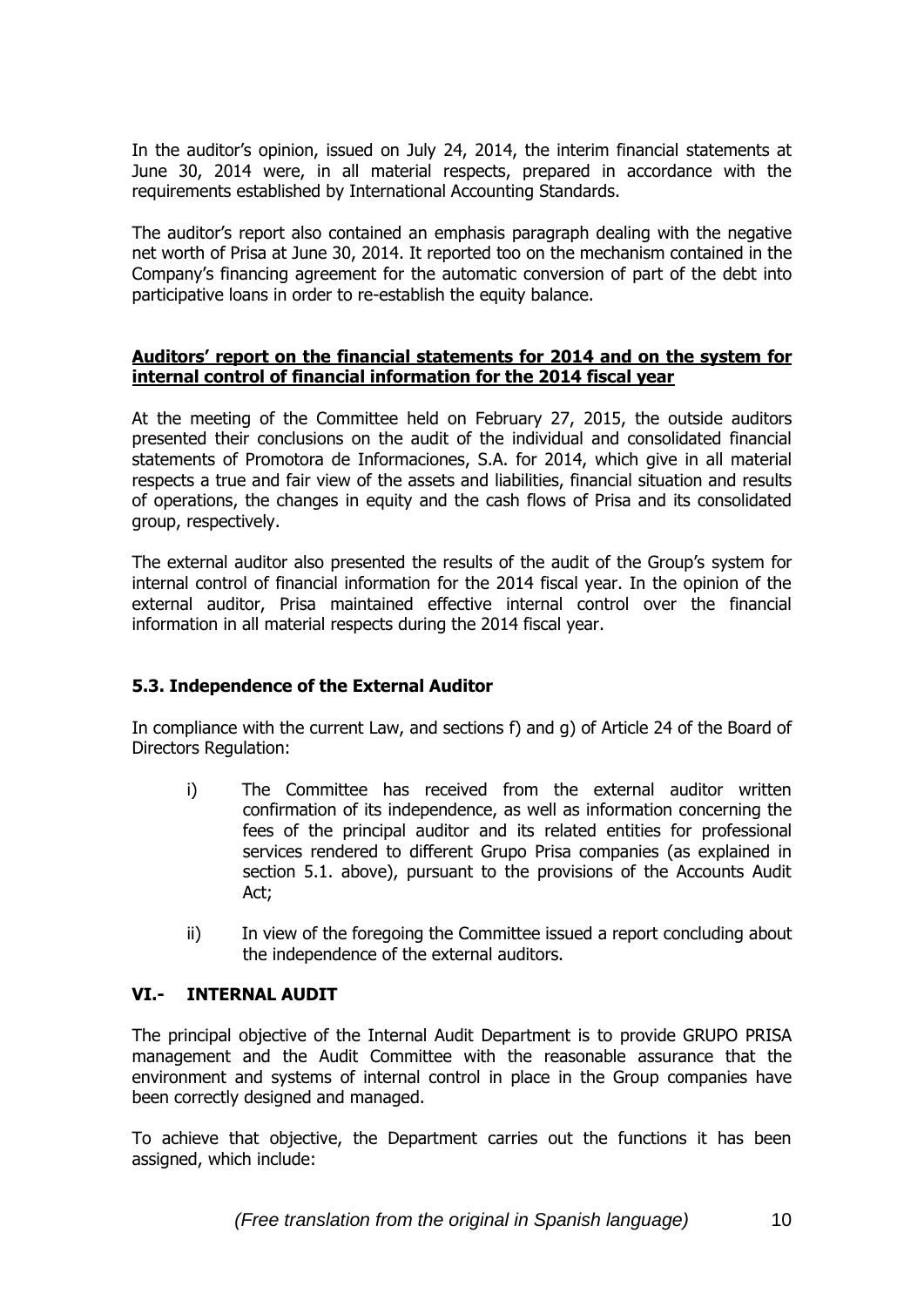- a. Evaluating the suitability of internal control systems to increase the effectiveness of procedures to manage and control the risks inherent in Group company activities.
- b. Review of the reliability and integrity of the financial and operating information of the Group companies, and the means used to identify, evaluate, classify and report that information.
- c. Obtaining independent opinions and advice concerning the interpretation and application of current accounting legislation and norms.
- d. Reviewing measures to safeguard assets and to verify their existence.

The Internal Audit Manager designs an Annual Plan based on the identification and evaluation of risks inherent in the activities carried out by Grupo Prisa's business units, in order to determine priorities with respect to internal auditing activities that are consistent with the goals defined by the Organization.

The Annual Plan reflects the activities to carry out during the financial year. The plan, which is included within the multi-year strategic plan of the audit, sets forth the activities and projects to be undertaken, the nature of the work to be done, and the resources of the Internal Audit Department to be assigned to each project.

The most significant projects carried out by Internal Audit during the 2014 financial year include:

- a. The supervision of the design of the model for internal control of financial information of GRUPO PRISA, based on the general framework established by COSO.
- b. The evaluation of the functioning of the control activities defined in the Group's model for internal control of financial information, in order to certify its effectiveness.
- c. The review of the level of compliance with the valuation and registration rules established by the Group and the evaluation of the level of suitability and effectiveness of the internal control environment operating in the companies of Grupo Santillana located in Puerto Rico, Argentina, Colombia, the Dominican Republic, the USA and Rio de Janeiro (Brazil).
- d. The review of the reliability and integrity of the financial information reported to GRUPO PRISA and the effectiveness of the internal control system in the companies responsible for the radio business in Portugal, Chile and Spain.
- e. The review of the reasonableness of the financial information reported by the company marketing advertising in Spain, Prisa Brand Solutions, and the companies responsible for the Group's printing business in Spain.
- f. The review of the situation and financial information corresponding to companies in liquidation or trading to a very limited extent.